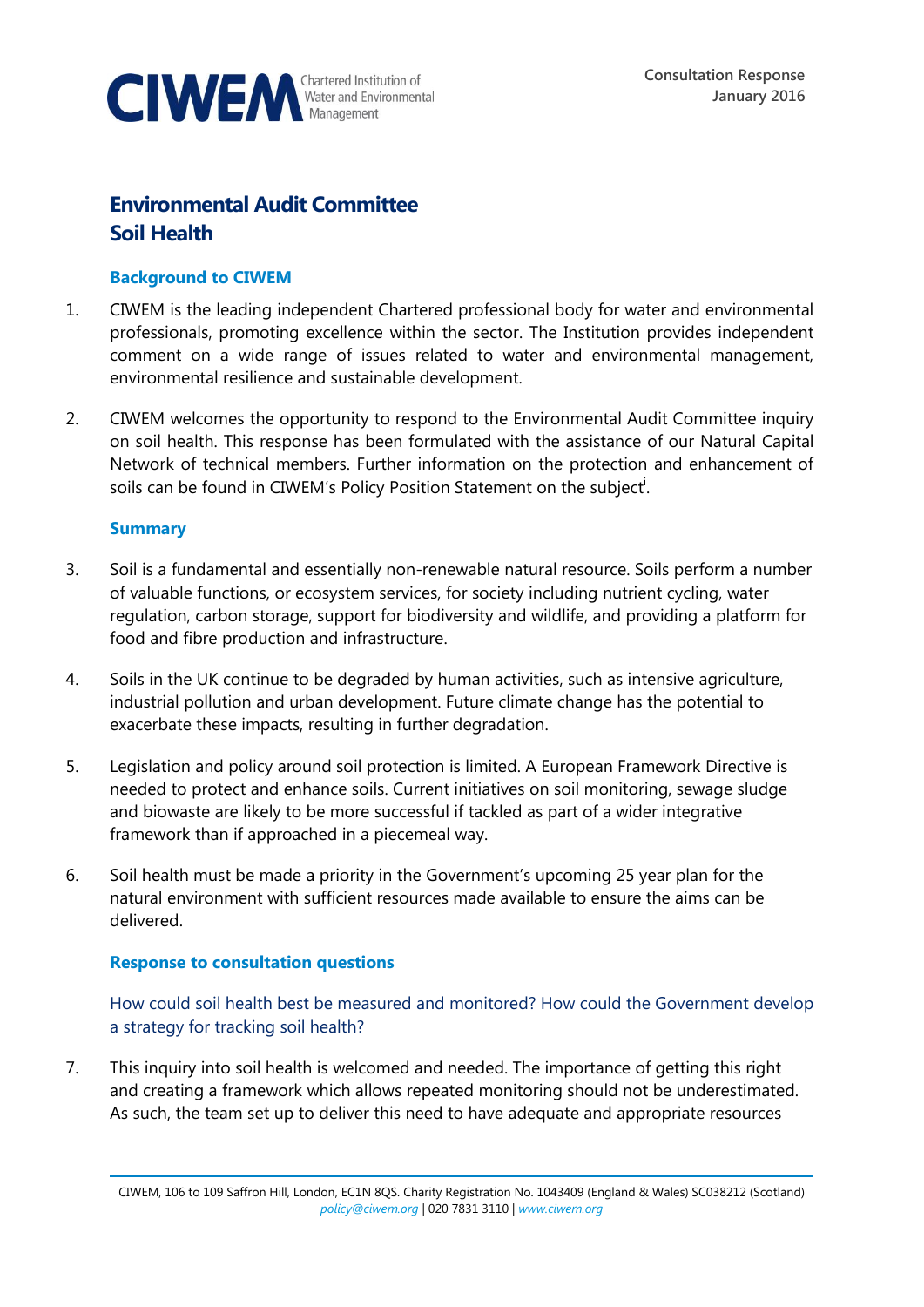(with a long-term and secure remit) and draw on the expert knowledge within the UK soil science community.

- 8. Soil health cannot be measured directly, so indicators (physical, chemical, and biological properties, processes, or characteristics) are generally used. Any new measurement/ monitoring scheme for soil health should ensure it draws upon previous work, such as the National Soil Inventory and the Countryside Survey. Here work has been undertaken in terms of identifying what the best metrics for determining soil health are, and again these should be referenced and built upon.
- 9. Measurements should additionally seek to assess soil function overall, for a given set of required services and not just individual attributes. There should also be some measure of total available soil resource to ensure soil loss through sealing is captured, as well as account taken of the potential effects of climate change.

## What are the benefits that healthy soils can provide to society?

10. The benefits of soils and the central role they play in the delivery of multiple ecosystem services is known and accepted. Healthy and functional soils are critical for sustainable food production, for reducing flood risk and filtering water, storing carbon as well as actively removing carbon from the atmosphere in some cases. Healthy and functional soils support the biodiversity and landscapes we see which can contribute significantly to our health and wellbeing. The diversity of soil microorganisms is also likely to lead to further medical discoveries.

What are the consequences of failing to protect soil health for the environment, public health, food security, and other areas?

- 11. Failing to protect soil health with result in greater flooding, costlier food and water and reduced production yields. The recent flooding has highlighted the vulnerability of homes and assets to changing climatic patterns. The speed at which water runs off land which has limited vegetation cover and where the soils are compacted is part of the problem; these soils are not healthy and are not fully functional.
- 12. Soil loss as a result of increased overland flow causes problems not just to the potential future productivity of the land but also to the water environment through silting up of watercourses and eutrophication. The mismanagement of soil can affect their ability to store carbon which is a particular issue in the uplands where organic soils are drained. With soils so central to the provision of ecosystem services all these will be affected if we do not focus on ensuring our soils are healthy.

What measures are currently in place to ensure that good soil health is promoted? And what further measures should the Government and other organisations consider in order to secure soil health?

13. Legislation and policy around soil protection is limited. Biodiversity, water and air are covered by substantial European legislation, transposed into English law. The lack of a similar framework for soils is noticeable and would help secure the required commitment to protect and improve the health of our soils.